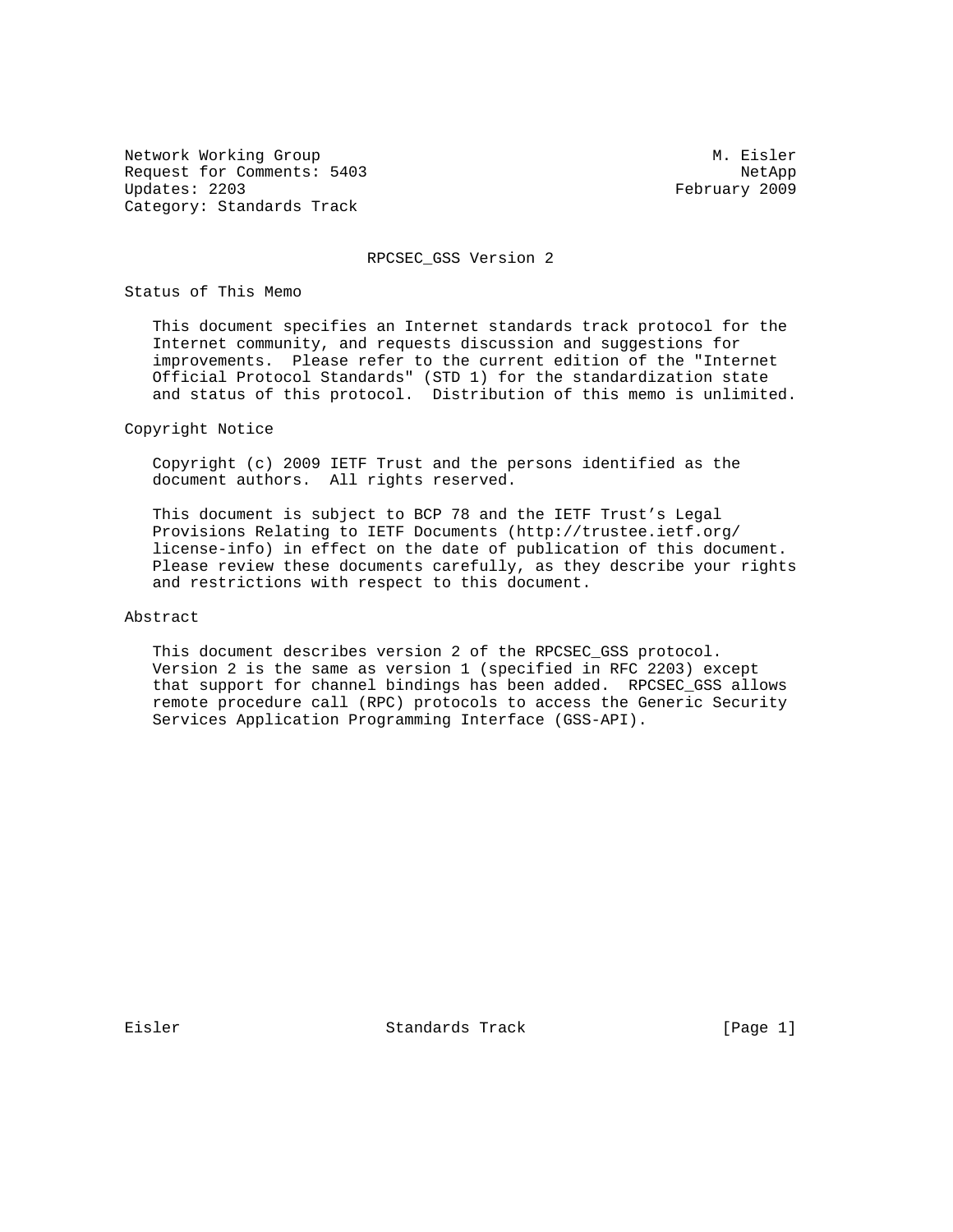Table of Contents

| 2.1           |                                                         |
|---------------|---------------------------------------------------------|
| $\mathcal{R}$ |                                                         |
|               | 3.1. Compatibility with RPCSEC_GSSv1 4                  |
|               |                                                         |
|               | 3.3. New Procedure - RPCSEC GSS BIND CHANNEL 7          |
|               | 3.4. New Security Service - rpc_gss_svc_channel_prot 10 |
|               |                                                         |
|               |                                                         |
|               | 6. Operational Recommendation for Deployment 11         |
|               |                                                         |
|               |                                                         |
| 9.            |                                                         |
|               |                                                         |
|               |                                                         |
|               |                                                         |
|               |                                                         |

### 1. Introduction and Motivation

 This document describes RPCSEC\_GSS version 2 (RPCSEC\_GSSv2). RPCSEC\_GSSv2 is the same as RPCSEC\_GSS version 1 (RPCSEC\_GSSv1) [1] except that support for channel bindings [2] has been added. The primary motivation for channel bindings is to securely take advantage of hardware-assisted encryption that might exist at lower levels of the networking protocol stack, such as at the Internet Protocol (IP) layer in the form of IPsec (see [7] and [8] for information on IPsec channel bindings). The secondary motivation is that even if lower levels are not any more efficient at encryption than the RPCSEC\_GSS layer, if encryption is occurring at the lower level, it can be redundant at the RPCSEC\_GSS level.

 RPCSEC\_GSSv2 and RPCSEC\_GSSv1 are protocols that exchange tokens emitted by the Generic Security Services (GSS) framework, which is defined in [3], and differ only in the support for GSS channel bindings in RPCSEC\_GSSv2. GSS itself supports channel bindings, and in theory RPCSEC\_GSSv2 could use native GSS channel bindings to achieve the effects described in this section. However, as Section 1.1.6 of [3] states, not all implementations of all GSS mechanisms support channel bindings. This is sufficient justification for the approach taken in this document: modify the RPCSEC\_GSS protocol to support channel bindings independent of the capabilities of the GSS mechanism being used.

Eisler Standards Track [Page 2]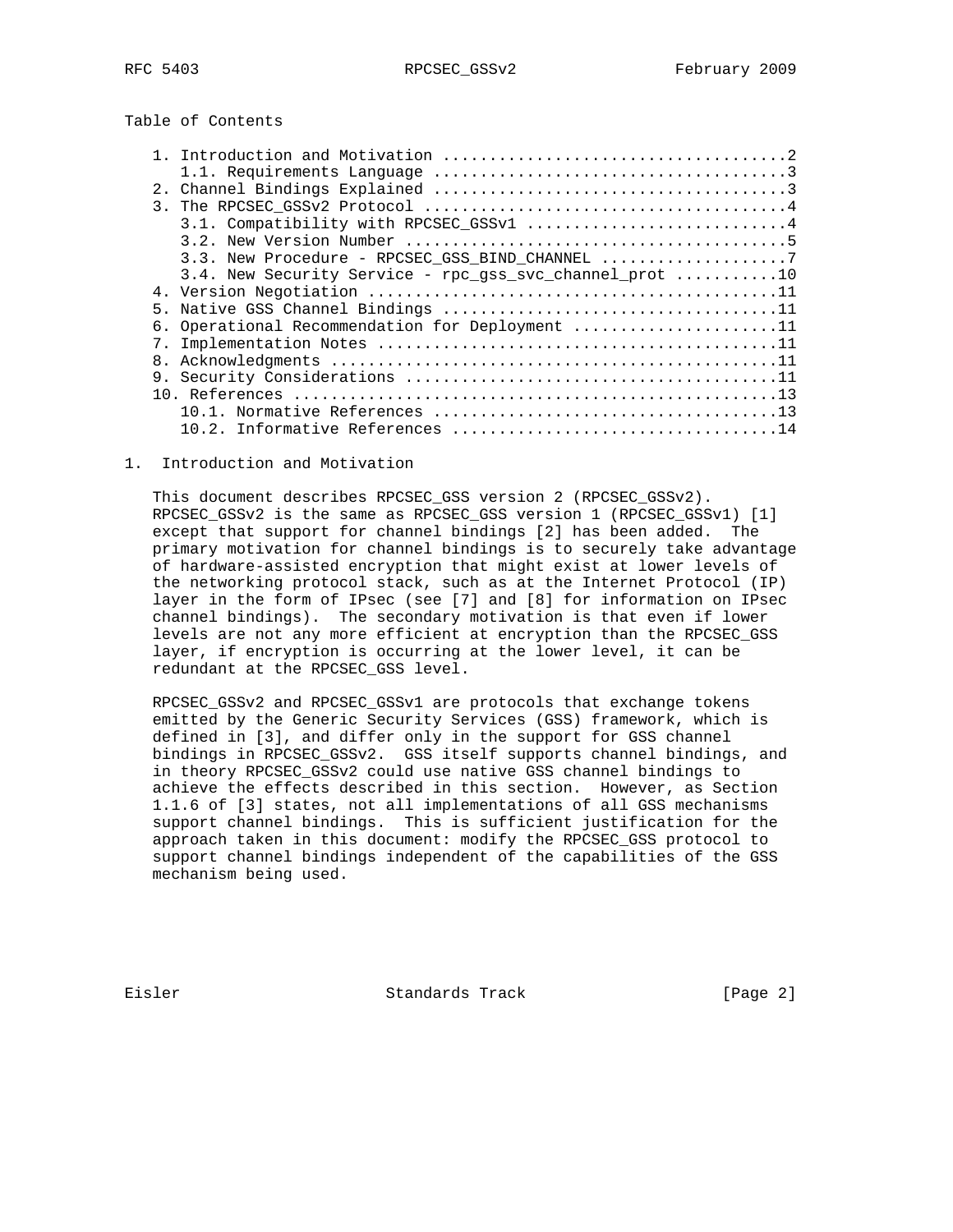Once an RPCSEC\_GSS target and initiator are mutually assured that they are each using the same secure, end-to-end channel, the overhead of computing message integrity codes (MICs) for authenticating and integrity-protecting RPC requests and replies can be eliminated because the channel is performing the same function. Similarly, if the channel also provides confidentiality, the overhead of RPCSEC\_GSS privacy protection can also be eliminated.

 The External Data Representation (XDR) [4] description is provided in this document in a way that makes it simple for the reader to extract into a ready-to-compile form. The reader can feed this document into the following shell script to produce the machine-readable XDR description of RPCSEC\_GSSv2:

<CODE BEGINS>

 #!/bin/sh grep "^ \*///" | sed 's?^ \*///??'

<CODE ENDS>

 That is, if the above script is stored in a file called "extract.sh", and this document is in a file called "spec.txt", then the reader can do:

<CODE BEGINS>

sh extract.sh < spec.txt > rpcsec\_gss\_v2.x

<CODE ENDS>

 The effect of the script is to remove leading white space from each line of the specification, plus a sentinel sequence of "///".

#### 1.1. Requirements Language

 The key words "MUST", "MUST NOT", "REQUIRED", "SHALL", "SHALL NOT", "SHOULD", "SHOULD NOT", "RECOMMENDED", "MAY", and "OPTIONAL" in this document are to be interpreted as described in RFC 2119 [5].

2. Channel Bindings Explained

 If a channel between two parties is secure, there must be shared information between the two parties. This information might be secret or not. The requirement for secrecy depends on the specifics of the channel.

Eisler Standards Track [Page 3]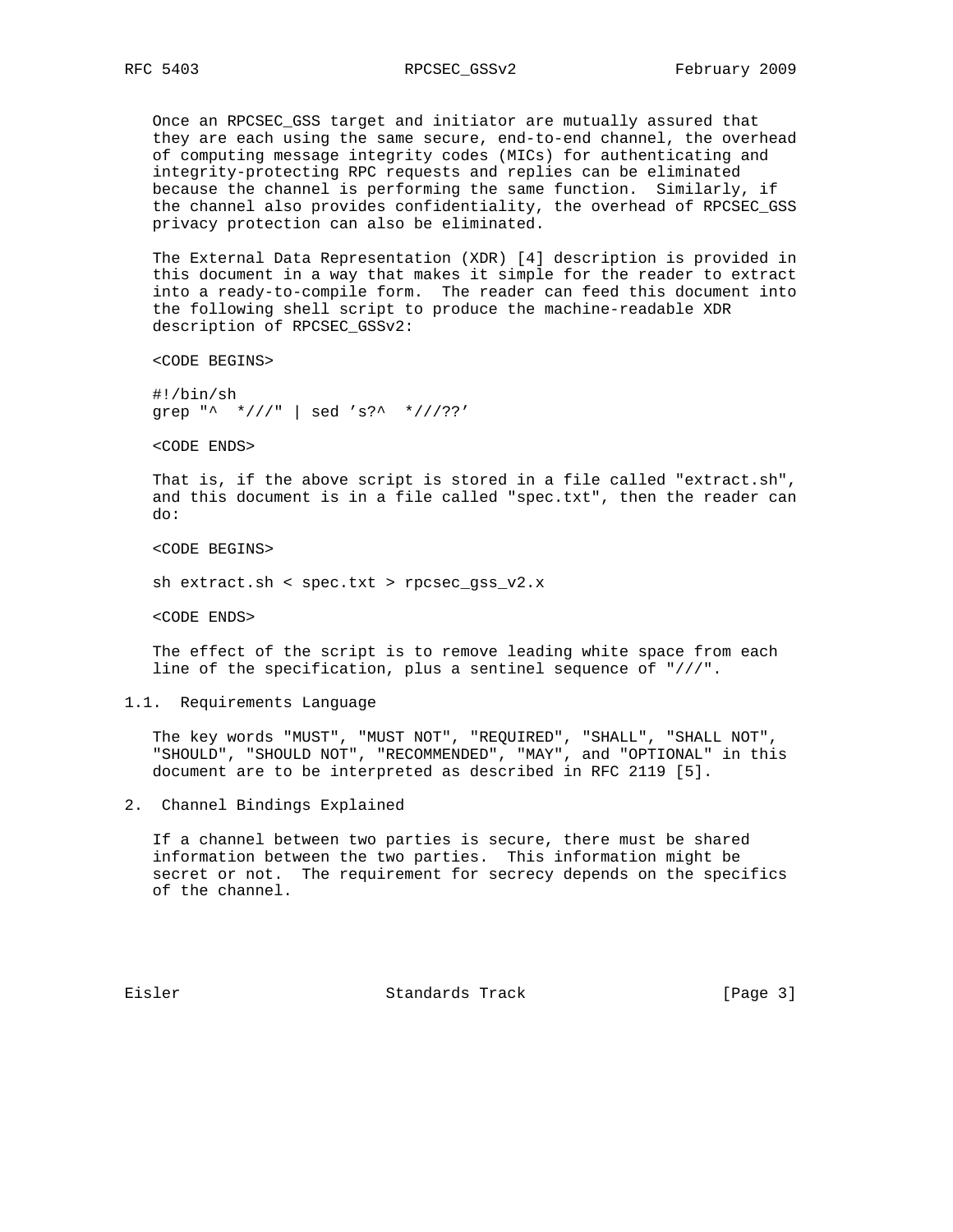For example, the shared information could be the concatenation of the public key of the source and destination of the channel (where each public key has a corresponding private key). Suppose the channel is not end-to-end, i.e., a man-in-the-middle (MITM) exists, and there are two channels, one from the initiator to the MITM, and one from the MITM to the target. The MITM cannot simply force each channel to use the same public keys, because a public key derives from a private key, and the key management system for each node will surely assign unique or random private keys. At most, the MITM can force one end of each channel to use the same public key. The MIC of the public keys from the initiator will not be verified by the target, because at least one of the public keys will be different. Similarly, the MIC of the public keys from the target will not be verified by the initiator because at least one of the public keys will be different.

 A higher-layer protocol using the secure channel can safely exploit the channel to the mutual benefit of the higher-level parties if each higher-level party can prove:

- o They each know the channel's shared information.
- o The proof of the knowledge of the shared information is in fact being conveyed by each of the higher-level parties, and not some other entities.

 RPCSEC\_GSSv2 simply adds an optional round-trip that has the initiator compute a GSS MIC on the channel binding's shared information, and sends the MIC to the target. The target verifies the MIC, and in turn sends its own MIC of the shared information to the initiator that then verifies the target's MIC. This accomplishes three things. First, the initiator and target are mutually authenticated. Second, the initiator and target prove they know the channel's shared information, and thus are using the same channel. Third, the first and second things are done simultaneously.

3. The RPCSEC\_GSSv2 Protocol

 The RPCSEC\_GSSv2 protocol will now be explained. The entire protocol is not presented. Instead the differences between RPCSEC\_GSSv2 and RPCSEC\_GSSv1 are shown.

3.1. Compatibility with RPCSEC\_GSSv1

The functionality of RPCSEC\_GSSv1 is fully supported by RPCSEC\_GSSv2.

Eisler Standards Track [Page 4]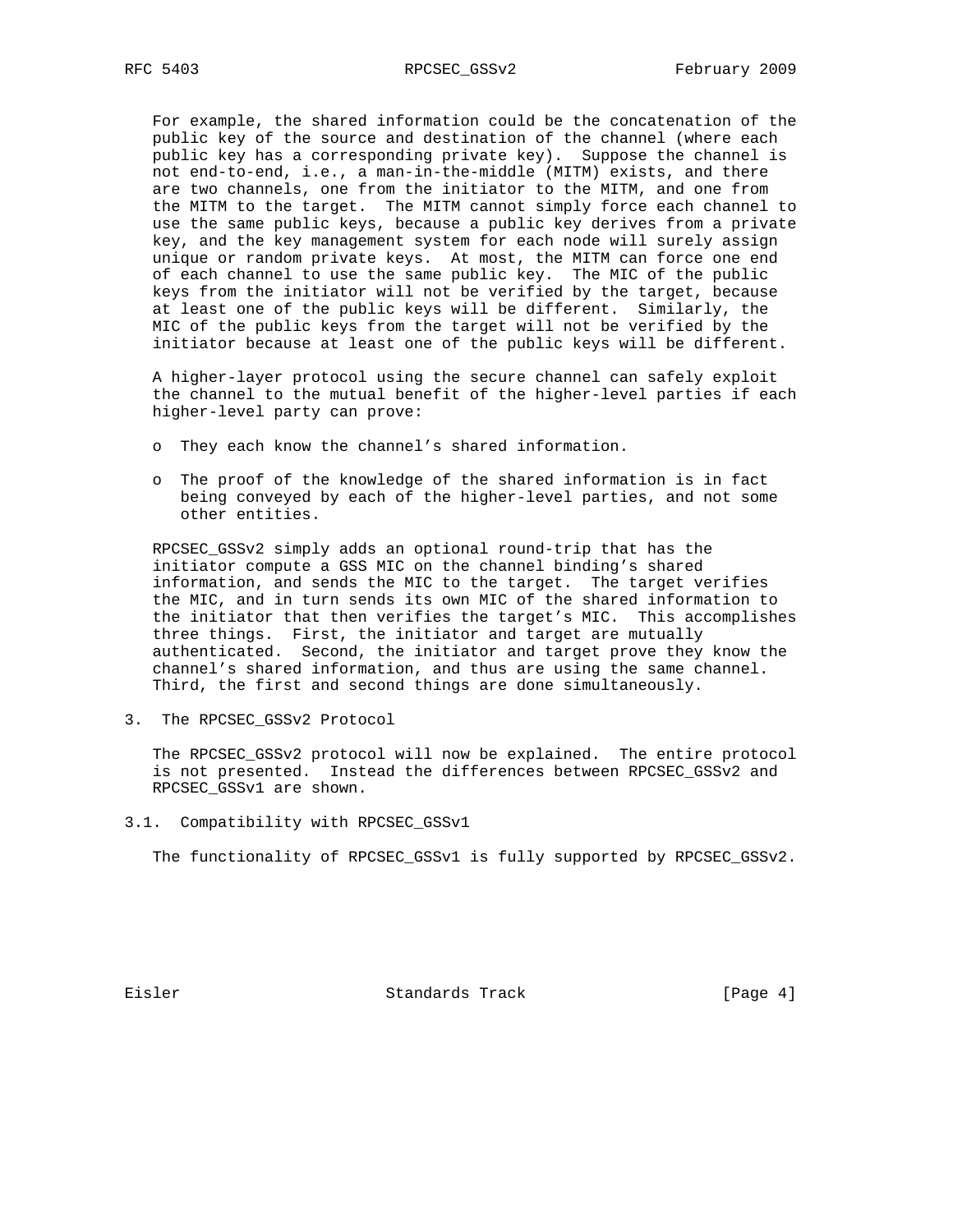# 3.2. New Version Number

#### <CODE BEGINS>

 /// /\* /// \* Copyright (c) 2009 IETF Trust and the persons identified /// \* as the document authors. All rights reserved. /// \* /// \* The document authors are identified in [RFC2203] and  $11/7$  \* [RFC5403]. /// \* /// \* Redistribution and use in source and binary forms, with /// \* or without modification, are permitted provided that the /// \* following conditions are met:  $1/1$ /// \* o Redistributions of source code must retain the above<br>/// \* copyright notice, this list of conditions and the /// \* copyright notice, this list of conditions and the<br>/// \* following disclaimer. following disclaimer.  $1/1$  /// \* o Redistributions in binary form must reproduce the above /// \* copyright notice, this list of conditions and the /// \* following disclaimer in the documentation and/or other /// \* materials provided with the distribution.  $11/$  \* /// \* o Neither the name of Internet Society, IETF or IETF /// \* Trust, nor the names of specific contributors, may be /// \* used to endorse or promote products derived from this /// \* software without specific prior written permission.  $//'$  \* /// \* THIS SOFTWARE IS PROVIDED BY THE COPYRIGHT HOLDERS /// \* AND CONTRIBUTORS "AS IS" AND ANY EXPRESS OR IMPLIED /// \* WARRANTIES, INCLUDING, BUT NOT LIMITED TO, THE /// \* IMPLIED WARRANTIES OF MERCHANTABILITY AND FITNESS /// \* FOR A PARTICULAR PURPOSE ARE DISCLAIMED. IN NO /// \* EVENT SHALL THE COPYRIGHT OWNER OR CONTRIBUTORS BE /// \* LIABLE FOR ANY DIRECT, INDIRECT, INCIDENTAL, SPECIAL, /// \* EXEMPLARY, OR CONSEQUENTIAL DAMAGES (INCLUDING, BUT /// \* NOT LIMITED TO, PROCUREMENT OF SUBSTITUTE GOODS OR /// \* SERVICES; LOSS OF USE, DATA, OR PROFITS; OR BUSINESS /// \* INTERRUPTION) HOWEVER CAUSED AND ON ANY THEORY OF /// \* LIABILITY, WHETHER IN CONTRACT, STRICT LIABILITY, /// \* OR TORT (INCLUDING NEGLIGENCE OR OTHERWISE) ARISING /// \* IN ANY WAY OUT OF THE USE OF THIS SOFTWARE, EVEN IF  $\frac{1}{10}$  \* ADVISED OF THE POSSIBILITY OF SUCH DAMAGE. ADVISED OF THE POSSIBILITY OF SUCH DAMAGE. /// \*/ /// /\* /// \* This code was derived from [RFC2203]. Please /// \* reproduce this note if possible.

Eisler Standards Track (Page 5)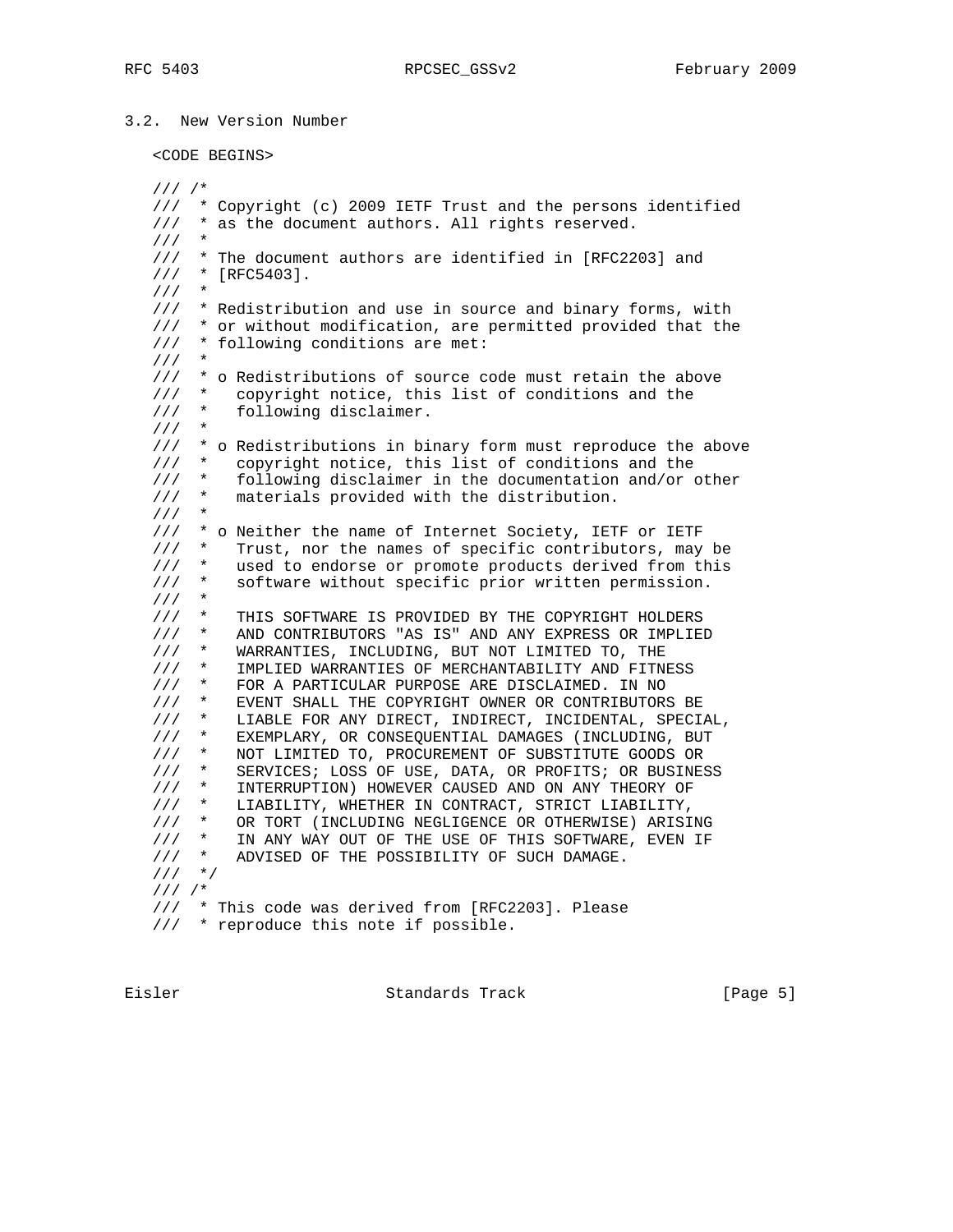```
 /// */
   ///
   /// enum rpc_gss_service_t {
  /// /* Note: the enumerated value for 0 is reserved. */<br>/// rpc_gss_svc_none = 1,
       rpc\_gss\_svc\_none = 1,
 /// rpc_gss_svc_integrity = 2,
\frac{1}{1} rpc_gss_svc_privacy = 3,
 /// rpc_gss_svc_channel_prot = 4 /* new */
   /// };
   ///
   /// enum rpc_gss_proc_t {
\frac{1}{2} RPCSEC_GSS_DATA = 0,
\frac{1}{1} RPCSEC_GSS_INIT = 1,
 /// RPCSEC_GSS_CONTINUE_INIT = 2,
\frac{1}{2} RPCSEC_GSS_DESTROY = 3,
\frac{1}{10} RPCSEC_GSS_BIND_CHANNEL = 4 /* new */
  ///};
   ///
   /// struct rpc_gss_cred_vers_1_t {
 /// rpc_gss_proc_t gss_proc; /* control procedure */
 /// unsigned int seq_num; /* sequence number */
   /// rpc_gss_service_t service; /* service used */
   /// opaque handle<>; /* context handle */
   /// };
   ///
   /// const RPCSEC_GSS_VERS_1 = 1;
  // const RPCSEC_GSS_VERS_2 = 2; /* new */ ///
   /// union rpc_gss_cred_t switch (unsigned int rgc_version) {
   /// case RPCSEC_GSS_VERS_1:
 /// case RPCSEC_GSS_VERS_2: /* new */
 /// rpc_gss_cred_vers_1_t rgc_cred_v1;
   /// };
   ///
```
<CODE ENDS>

### Figure 1

 As is apparent from the above, the RPCSEC\_GSSv2 credential has the same format as the RPCSEC\_GSSv1 credential (albeit corrected so that the definition is in legal XDR description language that is also compatible with [9]; hence, the field "version", a keyword in RFC 1831, is replaced with "rgc\_version"). Setting the rgc\_version field to 2 indicates that the initiator and target support channel bindings.

Eisler Standards Track [Page 6]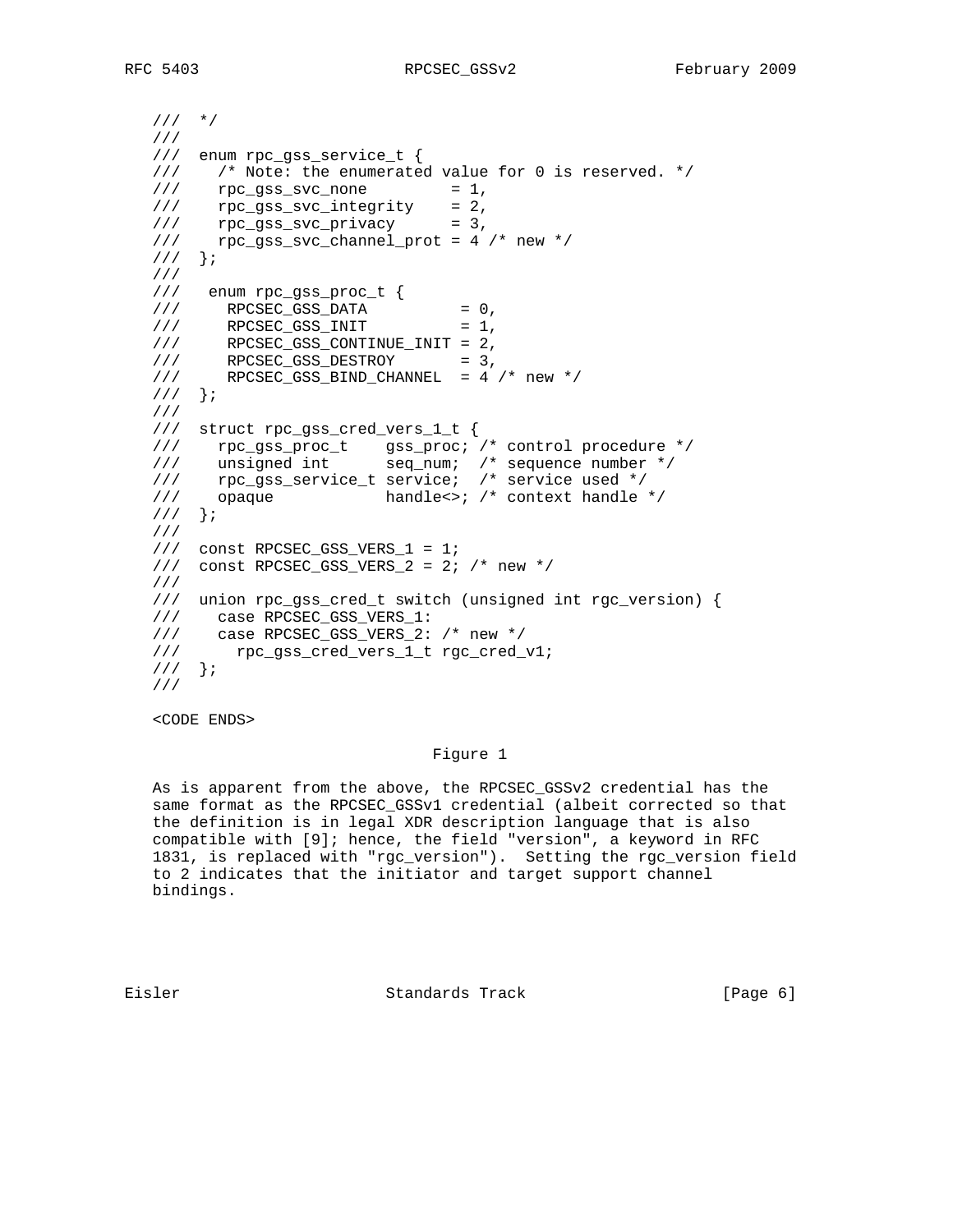```
3.3. New Procedure - RPCSEC_GSS_BIND_CHANNEL
```
<CODE BEGINS>

```
 /// struct rgss2_bind_chan_MIC_in_args {
   /// opaque rbcmia_bind_chan_hash<>;
   /// };
   ///
 /// typedef opaque rgss2_chan_pref<>;
 /// typedef opaque rgss2_oid<>;
   ///
   /// struct rgss2_bind_chan_verf_args {
   /// rgss2_chan_pref rbcva_chan_bind_prefix;
 /// rgss2_oid rbcva_chan_bind_oid_hash;
/// opaque rbcva_chan_mic<>;
  111};
   ///
```
<CODE ENDS>

#### Figure 2

 Once an RPCSEC\_GSSv2 handle has been established over a secure channel, the initiator MAY issue RPCSEC\_GSS\_BIND\_CHANNEL (Figure 1). Targets MUST support RPCSEC\_GSS\_BIND\_CHANNEL. Like RPCSEC\_GSS\_INIT and RPCSEC\_GSS\_CONTINUE\_INIT requests, the NULL RPC procedure MUST be used. Unlike those two requests, the arguments of the NULL procedure are not overloaded, because the verifier is of sufficient size for the purpose of RPCSEC\_GSS\_BIND\_CHANNEL. The gss\_proc field is set to RPCSEC\_GSS\_BIND\_CHANNEL. The seq\_num field is set as if gss\_proc were set to RPCSEC\_GSS\_DATA. The service field is set to rpc\_gss\_svc\_none. The handle field is set to that of an RPCSEC\_GSS handle as returned by RPCSEC\_GSS\_INIT or RPCSEC\_GSS\_CONTINUE\_INIT.

 The RPCSEC\_GSS\_BIND\_CHANNEL request is similar to the RPCSEC\_GSS\_DATA request in that the verifiers of both contain MICs. As described in Section 5.3.1 of [1], when gss\_proc is RPCSEC\_GSS\_DATA, the verifier of an RPC request is set to the output of GSS\_GetMIC() on the RPC header. When gss\_proc is RPCSEC\_GSS\_BIND\_CHANNEL the verifier of an RPC request is set to the XDR encoding on a value of data type rgss2\_bind\_chan\_verf\_args, which includes a MIC as described below. The rgss2\_bind\_chan\_verf\_args data type consists of three fields:

 o rbcva\_chan\_bind\_prefix. This is the channel binding prefix as described in [2] up to, but excluding, the colon (ASCII 0x3A) that separates the prefix from the suffix.

Eisler Standards Track [Page 7]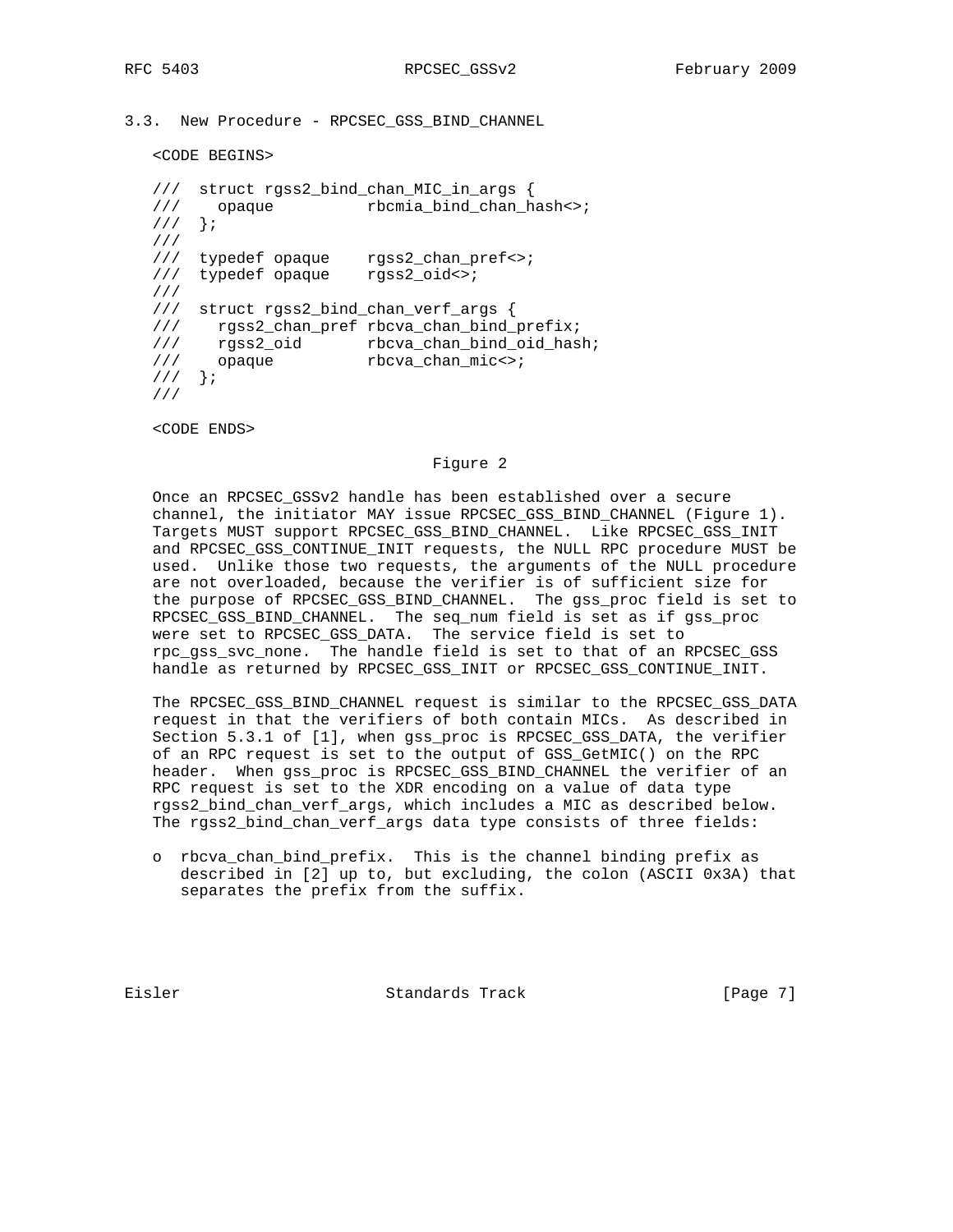- o rbcva\_chan\_bind\_hash\_oid. This is the object identifier (OID) of the hash algorithm used to compute rbcmia\_bind\_chan\_hash. This field contains an OID encoded in ASN.1 as used by GSS-API in the mech\_type argument to GSS\_Init\_sec\_context ([3]). See [6] for the OIDs of the SHA one-way hash algorithms.
- o rbcva\_chan\_mic. This is the output of GSS\_GetMIC() on the concatenation of the XDR-encoded RPC header ("up to and including the credential" as per [1]) and the XDR encoding of an instance of type data rgss2\_bind\_chan\_MIC\_in\_args. The data type rgss2\_bind\_chan\_MIC\_in\_args consists of one field, rbcmia\_bind\_chan\_hash, which is a hash of the channel bindings as defined in [2]. The channel bindings are a "canonical octet string encoding of the channel bindings", starting "with the channel bindings prefix followed by a colon (ASCII 0x3A)". The reason a hash of the channel bindings and not the actual channel bindings are used to compute rbcva\_chan\_mic is that some channel bindings, such as those composed of public keys, can be relatively large, and thus place a higher space burden on the implementations to manage. One way hashes consume less space.

<CODE BEGINS>

```
 /// enum rgss2_bind_chan_status {
\frac{1}{10} RGSS2_BIND_CHAN_OK = 0,
///      RGSS2_BIND_CHAN_PREF_NOTSUPP = 1,<br>///      RGSS2_BIND_CHAN_HASH_NOTSUPP = 2
    RGSS2_BIND_CHAN_HASH_NOTSUPP = 2
 /// };
 ///
 /// union rgss2_bind_chan_res switch
 /// (rgss2_bind_chan_status rbcr_stat) {
 ///
 /// case RGSS2_BIND_CHAN_OK:
 /// void;
 ///
 /// case RGSS2_BIND_CHAN_PREF_NOTSUPP:
 /// rgss2_chan_pref rbcr_pref_list<>;
 ///
 /// case RGSS2_BIND_CHAN_HASH_NOTSUPP:
 /// rgss2_oid rbcr_oid_list<>;
111 } ;
 ///
 /// struct rgss2_bind_chan_MIC_in_res {
 /// unsigned int rbcmr_seq_num;
 /// opaque rbcmr_bind_chan_hash<>;
 /// rgss2_bind_chan_res rbcmr_res;
 /// };
 ///
```
Eisler Standards Track [Page 8]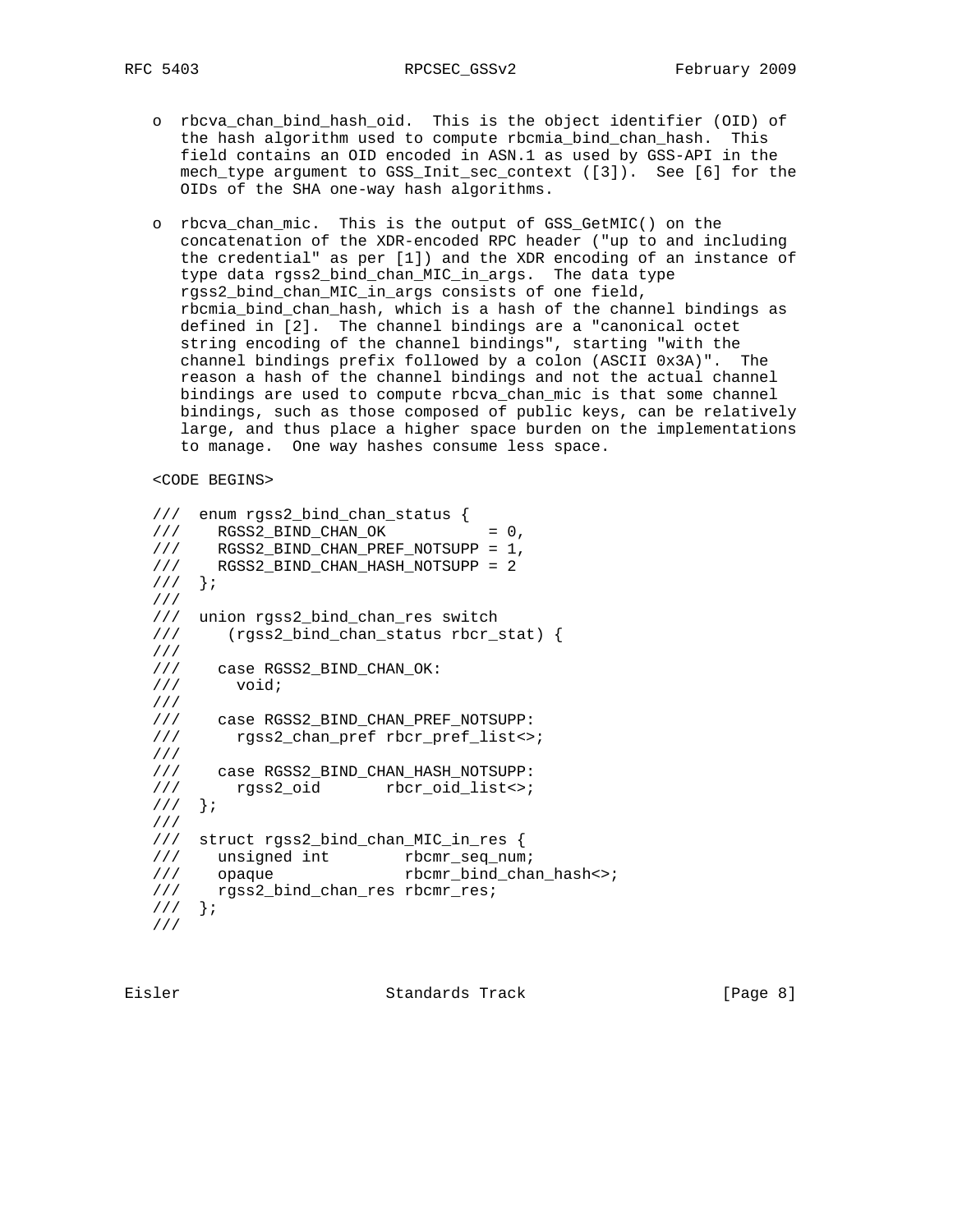/// struct rgss2\_bind\_chan\_verf\_res { /// rgss2\_bind\_chan\_res rbcvr\_res; /// opaque rbcvr\_mic<>;  $\frac{1}{11}$  }; ///

<CODE ENDS>

## Figure 3

 The RPCSEC\_GSS\_BIND\_CHANNEL reply is similar to the RPCSEC\_GSS\_DATA reply in that the verifiers of both contain MICs. When gss\_proc is RPCSEC\_GSS\_DATA, the verifier of an RPC reply is set to the output of GSS\_GetMIC() on the seq\_num of the credential of the corresponding request (as described in Section 5.3.3.2 of [1]). When gss\_proc is RPCSEC\_GSS\_BIND\_CHANNEL, the verifier of an RPC reply is set to the XDR encoding of an instance of data type rgss2\_bind\_chan\_verf\_res, which includes a MIC as described below. The data type rgss2\_bind\_chan\_verf\_res consists of two fields.

- o rbcvr\_res. The data type of this field is rgss2\_bind\_chan\_res. The rgss2\_bind\_chan\_res data type is a switched union consisting of three cases switched on the status contained in the rbcr\_stat field.
- \* RGSS2\_BIND\_CHAN\_OK. If this status is returned, the target accepted the channel bindings, and successfully verified rbcva\_chan\_mic in the request. No additional results will be in rbcvr\_res.
	- \* RGSS2\_BIND\_CHAN\_PREF\_NOTSUPP. If this status is returned, the target did not support the prefix in the rbcva\_chan\_bind\_prefix field of the arguments, and thus the RPCSEC\_GSS\_BIND\_CHANNEL request was rejected. The target returned a list of prefixes it does support in the field rbcr\_pref\_list. Note that a channel can have multiple channel bindings each with different prefixes. The initiator is free to pick its preferred prefix. If the target does not support the prefix, the status RGSS2\_BIND\_CHAN\_PREF\_NOTSUPP will be returned, and the initiator can select its next most preferred prefix among the prefixes the target does support.
	- \* RGSS2\_BIND\_CHAN\_HASH\_NOTSUPP. If this status is returned, the target did not support the hash algorithm identified in the rbcva\_chan\_bind\_hash\_oid field of the arguments, and thus the RPCSEC\_GSS\_BIND\_CHANNEL request was rejected. The target

Eisler Standards Track [Page 9]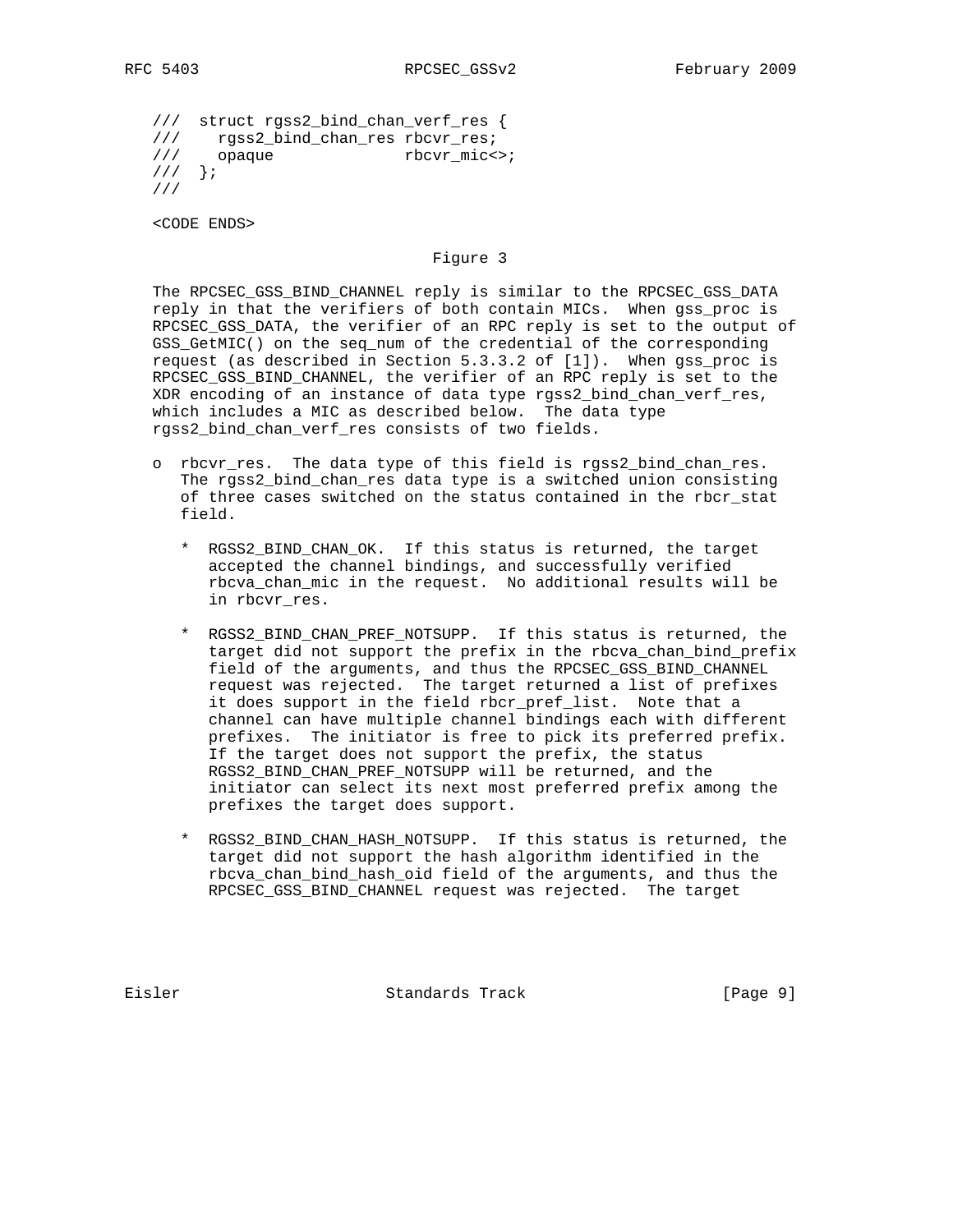returned a list of OIDs of hash algorithms it does support in the field rbcr\_oid\_list. The array rbcr\_oid\_list MUST have one or more elements.

- o rbcvr\_mic. The value of this field is equal to the output of GSS\_GetMIC() on the XDR encoding of an instance of data type rgss2\_bind\_chan\_MIC\_in\_res. The data type rgss2\_bind\_chan\_MIC\_in\_res consists of three fields.
	- \* rbcmr\_seq\_num. The value of this field is equal to the field seq\_num in the RPCSEC\_GSS credential (data type rpc\_gss\_cred\_vers\_1\_t).
	- \* rbcmr\_bind\_chan\_hash. This is the result of the one way hash of the channel bindings (including the prefix). If rbcr\_stat is not RGSS2 BIND CHAN HASH NOTSUPP, then the hash algorithm that is used to compute rbcmr\_bind\_chan\_hash is that identified by the rbcva\_chan\_bind\_oid\_hash field in the arguments to RPCSEC\_GSS\_BIND\_CHANNEL. If rbcr\_stat is RGSS2\_BIND\_CHAN\_HASH\_NOTSUPP, then the hash algorithm used to compute rbcmr\_bind\_chan\_hash is that identified by rbcr\_oid\_list[0] in the results.
	- \* rbcmr\_res. The value of this field is equal to the value of the rbcvr\_res field.
- 3.4. New Security Service rpc\_gss\_svc\_channel\_prot

RPCSEC\_GSSv2 targets MUST support rpc\_gss\_svc\_channel\_prot.

 The rpc\_gss\_svc\_channel\_prot service (Figure 1) is valid only if RPCSEC\_GSSv2 is being used, an RPCSEC\_GSS\_BIND\_CHANNEL procedure has been executed successfully, and the secure channel still exists. When rpc\_gss\_svc\_channel\_prot is used, the RPC requests and replies are similar to those of rpc\_gss\_svc\_none except that the verifiers on the request and reply always have the flavor set to AUTH\_NONE, and the contents are zero length.

 Note that even though NULL verifiers are used when rpc\_gss\_svc\_channel\_prot is used, non-NULL RPCSEC\_GSS credentials are used. In order to identify the principal sending the request, the same credential is used as before, except that service field is set to rpc\_gss\_svc\_channel\_prot.

Eisler Standards Track [Page 10]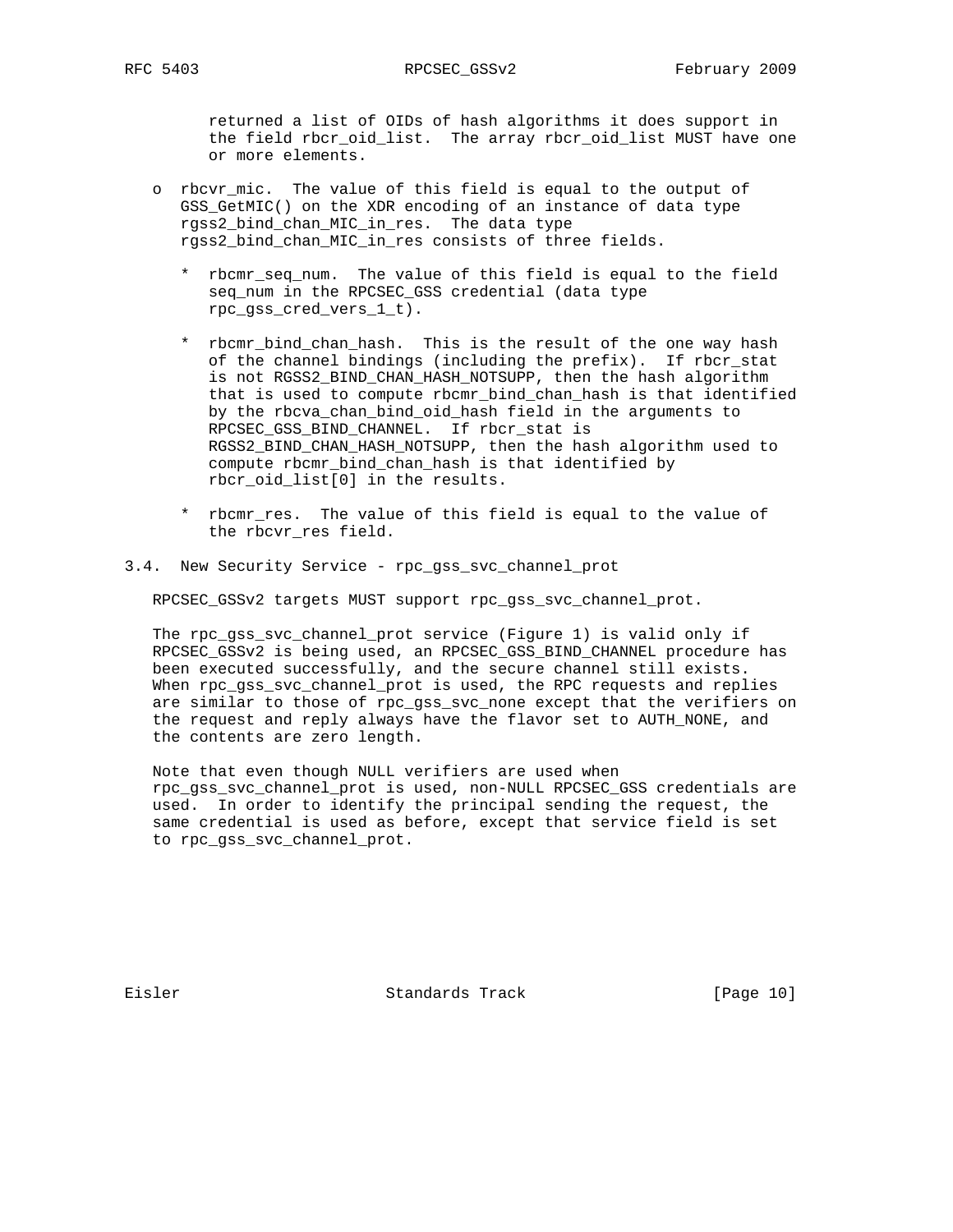### 4. Version Negotiation

 An initiator that supports version 2 of RPCSEC\_GSS simply issues an RPCSEC\_GSS request with the rgc\_version field set to RPCSEC\_GSS\_VERS\_2. If the target does not recognize RPCSEC\_GSS\_VERS\_2, the target will return an RPC error per Section 5.1 of [1].

 The initiator MUST NOT attempt to use an RPCSEC\_GSS handle returned by version 2 of a target with version 1 of the same target. The initiator MUST NOT attempt to use an RPCSEC\_GSS handle returned by version 1 of a target with version 2 of the same target.

5. Native GSS Channel Bindings

 To ensure interoperability, implementations of RPCSEC\_GSSv2 SHOULD NOT transfer tokens between the initiator and target that use native GSS channel bindings (as defined in Section 1.1.6 of [3]).

6. Operational Recommendation for Deployment

 RPCSEC\_GSSv2 is a superset of RPCSEC\_GSSv1, and so can be used in all situations where RPCSEC\_GSSv1 is used. RPCSEC\_GSSv2 should be used when the new functionality, channel bindings, is desired or needed.

7. Implementation Notes

Once a successful RPCSEC GSS BIND CHANNEL procedure has been performed on an RPCSEC\_GSSv2 context handle, the initiator's implementation may map application requests for rpc\_gss\_svc\_none and rpc\_gss\_svc\_integrity to rpc\_gss\_svc\_channel\_prot credentials. And if the secure channel has privacy enabled, requests for rpc\_gss\_svc\_privacy can also be mapped to rpc\_gss\_svc\_channel\_prot.

8. Acknowledgments

 Nicolas Williams had the idea for extending RPCSEC\_GSS to support channel bindings. Alex Burlyga, Lars Eggert, Pasi Eronen, and Dan Romascanu reviewed the document and gave valuable feedback for improving its readability.

9. Security Considerations

The base security considerations consist of:

- o All security considerations from [1].
- o All security considerations from [2].

Eisler Standards Track [Page 11]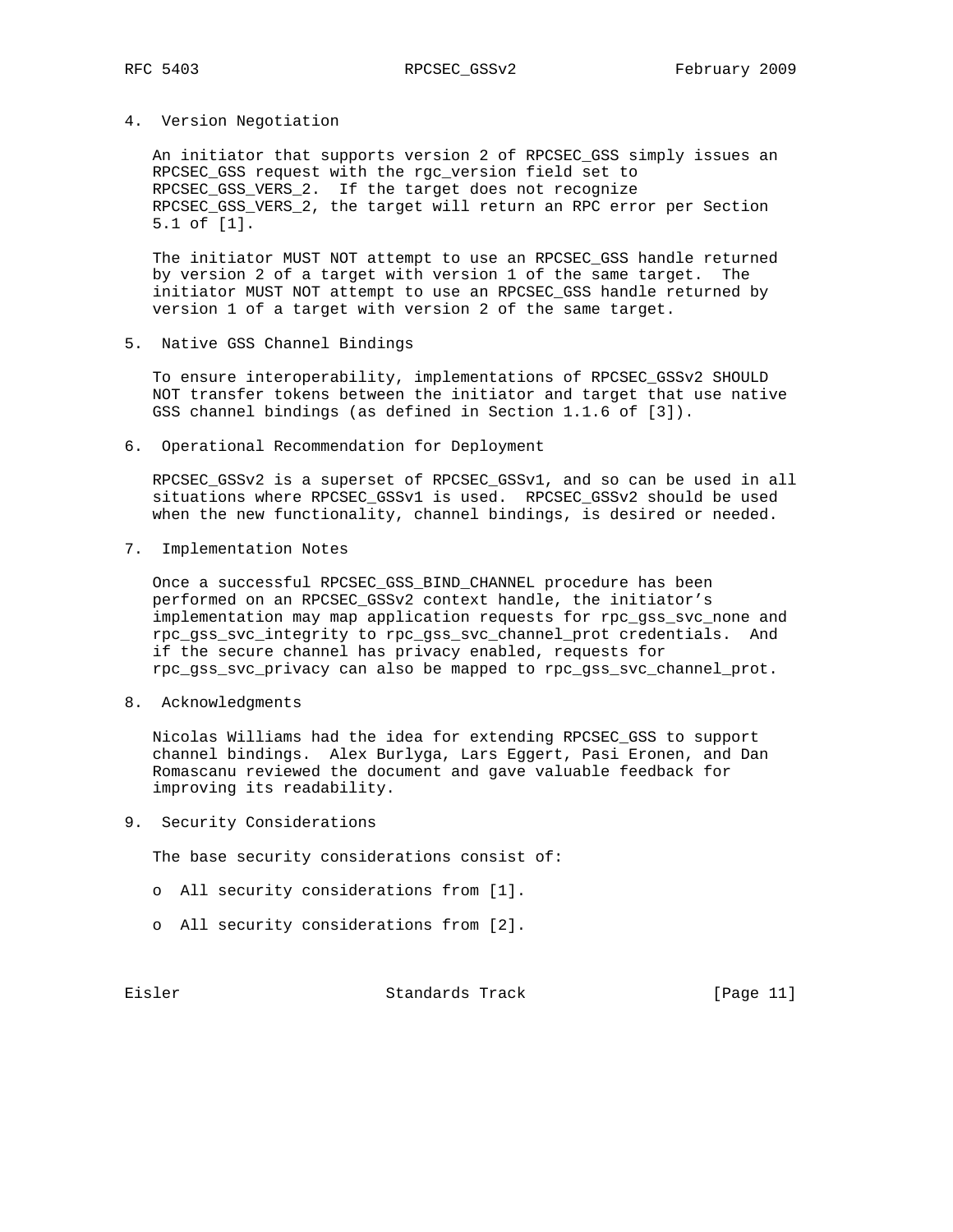o All security considerations from the actual secure channel being used.

 Even though RPCSEC\_GSS\_DATA requests that use rpc\_gss\_svc\_channel\_prot protection do not involve construction of more GSS tokens, the target SHOULD stop allowing RPCSEC\_GSS\_DATA requests with rpc\_gss\_svc\_channel\_prot protection once the GSS context expires.

 With the use of channel bindings, it becomes extremely critical that the message integrity code (MIC) used by the GSS mechanism that RPCSEC\_GSS is using be difficult to forge. While this requirement is true for RPCSEC\_GSSv1, and indeed any protocol that uses GSS MICs, the distinction in the seriousness is that for RPCSEC\_GSSv1, forging a single MIC at most allows the attacker to succeed in injecting one bogus request. Whereas, with RPCSEC\_GSSv2 combined with channel bindings, by forging a single MIC the attacker will succeed in injecting bogus requests as long as the channel exists. An example illustrates. Suppose we have an RPCSEC\_GSSv1 initiator, a man-in the-middle (MITM), an RPCSEC\_GSSv1 target, and an RPCSEC\_GSSv2 target. The attack is as follows.

- o The MITM intercepts the initiator's RPCSEC\_GSSv1 RPCSEC\_GSS\_INIT message and changes the version number from 1 to 2 before forwarding to the RPCSEC\_GSSv2 target, and changes the reply's version number from 2 to 1 before forwarding to the RPCSEC\_GSSv1 initiator. Neither the client nor the server notice.
- o Once the RPCSEC\_GSS handle is in an established state, the initiator sends its first RPCSEC\_GSS\_DATA request. The MITM constructs an RPCSEC\_GSS\_BIND\_CHANNEL request, using the message integrity code (MIC) of the RPCSEC\_GSS\_DATA request. It is likely the RPCSEC\_GSSv2 target will reject the request. The MITM continues to reiterate each time the initiator sends another RPCSEC\_GSS\_DATA request. With enough iterations, the probability of a MIC from an RPCSEC\_GSS\_DATA being successfully verified in the forged RPCSEC\_GSS\_BIND\_CHANNEL increases. Once the MITM succeeds, it can send RPCSEC\_GSS\_DATA requests with a security service of rpc\_gss\_svc\_channel\_prot, which does not have MICs in the RPC request's verifier.

 The implementation of RPCSEC\_GSSv2 can use at least two methods to thwart these attacks.

 o The target SHOULD require a stronger MIC when sending an RPCSEC\_GSS\_BIND\_CHANNEL request instead of an RPCSEC\_GSS\_DATA request -- e.g., if HMACs are used for the MICs, require the widest possible HMAC (in terms of bit length) that the GSS

Eisler Standards Track [Page 12]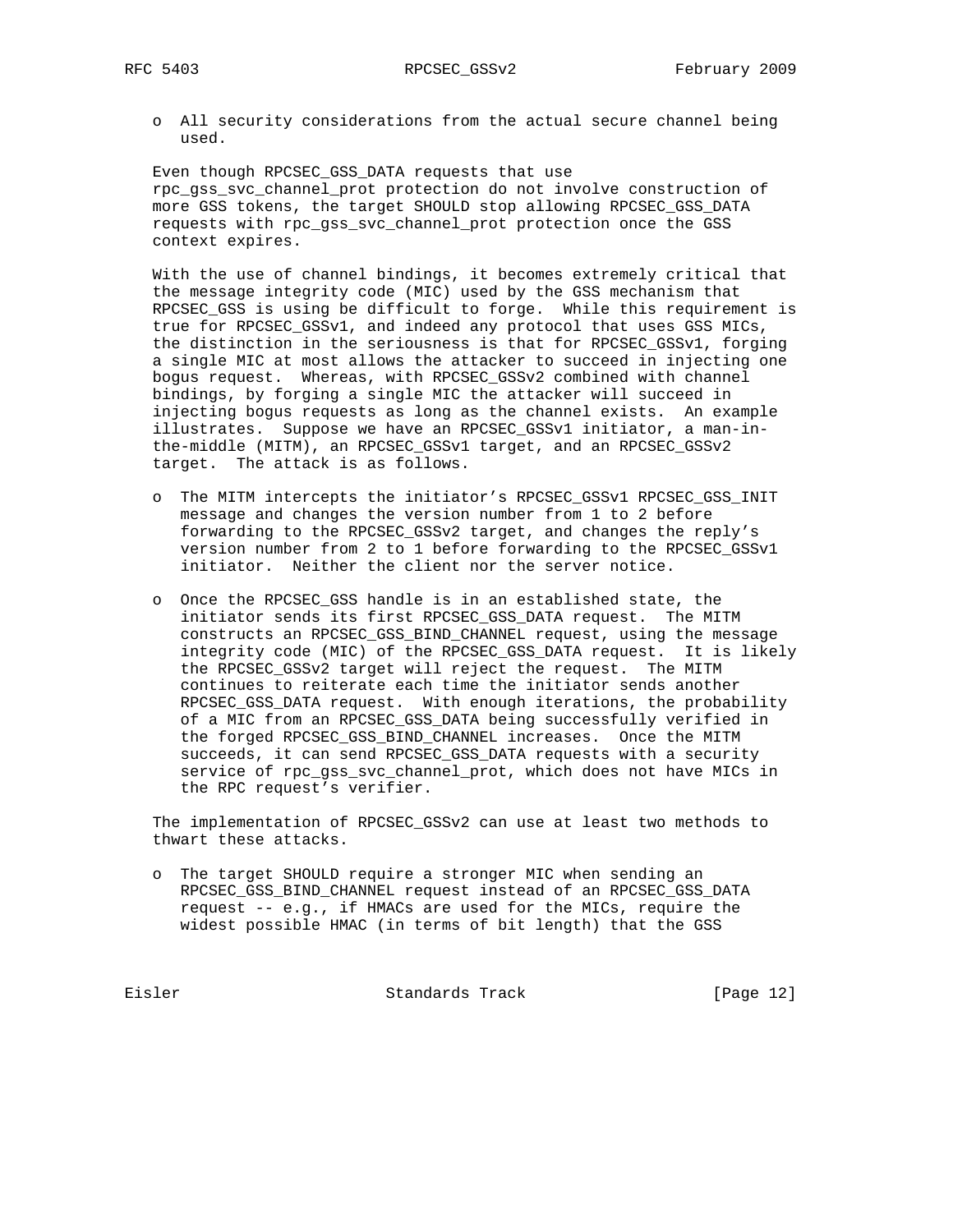mechanism supports. If HMACs are being used, and the target expects N RPCSEC\_GSS\_DATA requests to be sent on the context before it expires, then the target SHOULD require an HMAC for RPCSEC\_GSS\_BIND\_CHANNEL that is log base 2 N bits longer than what it normally requires for RPCSEC\_GSS\_DATA requests. If a long enough MIC is not available, then the target could artificially limit the number of RPCSEC\_GSS\_DATA requests it will allow on the context before deleting the context.

 o Each time an RPCSEC\_GSSv2 target experiences a failure to verify the MIC of an RPCSEC\_GSS\_BIND\_CHANNEL request, it SHOULD reduce the lifetime of the underlying GSS context, by a significant fraction, thereby preventing the MITM from using the established context for its attack. A possible heuristic is that if the target believes the possibility that failure to verify the MIC was because of an attack is X percent, then the context's lifetime would be reduced by X percent. For simplicity, an implementer might set X to be 50 percent, so that the context lifetime is halved on each failed verification of an RPCSEC\_GSS\_BIND\_CHANNEL request and thus rapidly reduced to zero on subsequent requests. For example, with a context lifetime of 8 hours (or 28800 seconds), 15 failed attempts by the MITM would cause the context to be destroyed.

 A method of mitigation that was considered was to protect the RPCSEC\_GSS version number with RPCSEC\_GSSv2's RPCSEC\_GSS\_INIT and RPCSEC\_GSS\_CONTINUE\_INIT tokens. Thus, the version number of RPCSEC\_GSS would be in the tokens. This method does not completely mitigate the attack; it just moves the MIC guessing to the RPCSEC\_GSS\_INIT message. In addition, without changing GSS, or the GSS mechanism, there is no way to include the RPCSEC\_GSS version number in the tokens. So for these reasons this method was not selected.

- 10. References
- 10.1. Normative References
	- [1] Eisler, M., Chiu, A., and L. Ling, "RPCSEC\_GSS Protocol Specification", RFC 2203, September 1997.
	- [2] Williams, N., "On the Use of Channel Bindings to Secure Channels", RFC 5056, November 2007.
	- [3] Linn, J., "Generic Security Service Application Program Interface Version 2, Update 1", RFC 2743, January 2000.

Eisler Standards Track [Page 13]